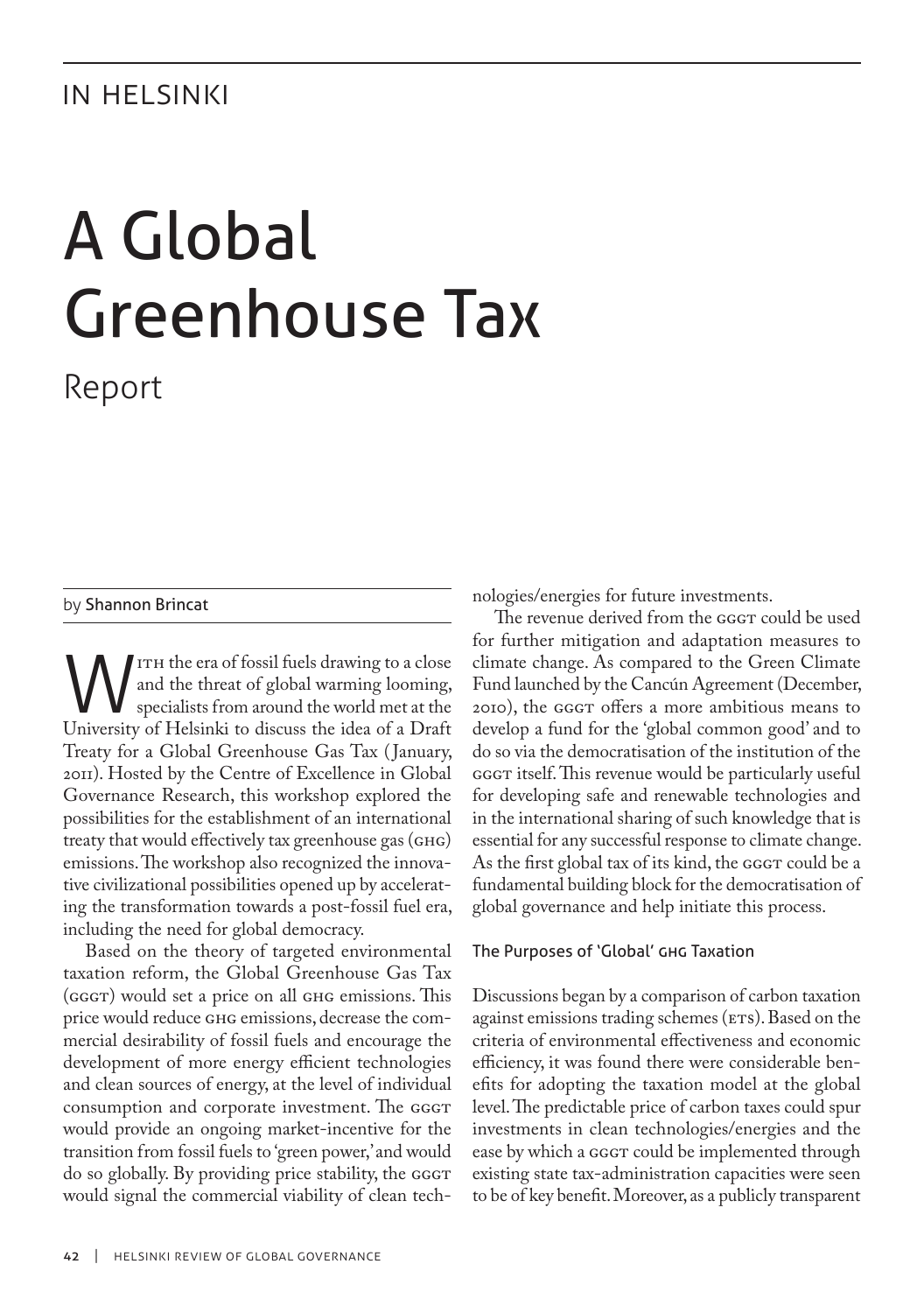mechanism it would be less prone to market manipulations than ETS and its revenue could be allocated for the purposes of the 'global common good'.

Debate focused on whether the purpose of the gggt was primarily a form of 'soft law' to induce behavioural changes away from the consumption of fossil fuels, whether it was as a levy to source revenue, or whether it was to promote the development of green technologies and sources of energy. These questions were central to the *effectiveness* of the GGGT and how it was to be *designed*. It was suggested the GGGT could offer all three benefits simultaneously to be reflected in a broadly articulated *Preamble*, though its primary goal was to be the immediate reduction in ghg emissions and the consumption of fossil fuels.

Previous developments in the Currency Transac- $\frac{1}{\pi}$ tion Tax $\frac{1}{\pi}$  (Tobin Tax) suggested the gggr Draft Treaty should follow a focused approach that proposed definite criteria that could be systematically tested. In this way, the GGGT was something truly innovative as it sought not the transference of the sovereignty of taxation away from the state but the sharing of the right

to tax between national and global forms of political community. In this context, calling it a 'Planetary Tax' was suggested to emphasise its environmental goal that could not be achieved by states acting alone or regionally.

It was felt that some important elements would be lost if the intention of the GGGT was solely the reduction of GHG

emissions, particularly in regards to concerns of global justice, the transformation of international political economy and the need for democratisation in world politics. The ambitiously wide ambit for democratisation through the GGGT would allow debate on the technical, justice, environmental and economic concerns of the tax through the institutions of an International Democracy (of states) and a House of Democracy (a parliamentary form of world representatives). This would achieve the principle of 'no taxation without representation' in which the world's population would

be able to both decide the tax-rate and the expenditure of the revenue in the global fund. Moreover, drafting the GGGT in broad terms would allow the democratic body to expand the purview of the tax that would initially focus on carbon and then comprehensively cover all GHGs alongside other pre-existing regulatory frameworks.

# Economic Research Findings

Dependent on the context, recent research was shown to dispel the common assumption that a carbon tax would be regressive. Research based on Indonesia showed that forms of taxation as envisaged under the gggt could actually be progressive for rural, peasant and poorer communities in the developing world. This indicated that the GGGT needed to be paralleled with a just-transition agenda that looked to the mitigation, adaptation and distributional impact of global warming, both amongst states and within them.

Other research demonstrated that attempts to reduce ghg emissions did not actually harm domestic

Research has demonstrated that attempts to reduce greenhouse gas emissions did not actually harm domestic economies but offered benefits related to income and public goods dependent on how the revenue was recycled.

economies but offered benefits related to income and public goods dependent on how the revenue was recycled. In this way, the GGGT would help support developing states' transition to cleaner technologies and sources of energy as an incentive for sustainable development and rejection of the Western pattern of intense reliance on fossil fuels. It was argued that the GGGT

would therefore offer a 'triple dividend' by adding prosperity to economic efficiency and environmental improvements.

A key question in climate change policy has been the commensuration of GHG emissions. The quantitative approach of ETS models had reduced complex socio-environmental issues to apolitical, technical solutions that shifted decision-making power from citizens into a private 'right to emit'. The GGGT would reject such approaches and offer a wider focus on justice, sustainability and democracy. The key was to not fix